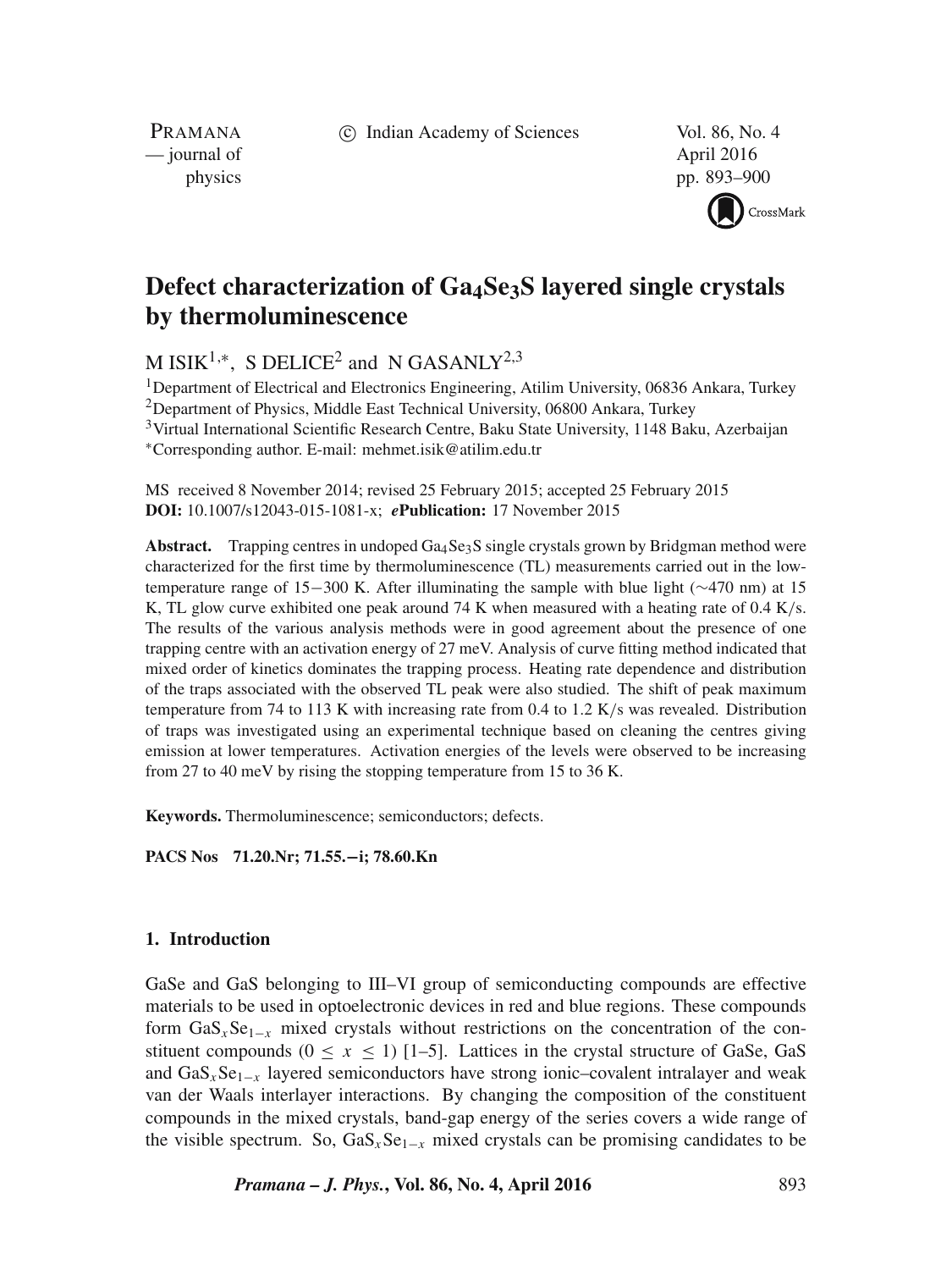used especially in the fabrication of long-pass filters, light emitting and optical switching devices [6] and photodetectors [7]. Previously, technical applications of the GaS<sub>x</sub>Se<sub>1−x</sub> mixed crystals have been studied. Zhang *et al* investigated the phase matching properties for second harmonic generation (SHG) in GaS<sub>x</sub>Se<sub>1−x</sub> mixed crystals at room temperature [8]. The possibility of broadband THz pulse generation in mixed crystals is reported in ref. [9]. Moreover, taking into consideration the technological applications of constituent compounds GaSe and GaS in the near-blue-light emitting device  $[10]$ , SHG of  $CO<sub>2</sub>$  laser [11], generation of coherent infrared radiation from mid-IR to THz region [12] and light modulator [13] areas,  $GaS_xSe_{1-x}$  mixed crystals can be thought of as important candidates to be used in the relevant areas due to the wide variety of their optical parameters. Mixed crystals were also investigated from the point of fundamental research. Optical properties of GaS<sub>x</sub>Se<sub>1−x</sub> mixed crystals ( $0 \le x \le 0.5$ ) grown by Bridgman method were studied using transmission and piezoreflectance measurements [1]. The analysis of the obtained spectra showed that band-gap energy increases from 1.986 eV (GaSe) to 2.37 eV  $(GaS<sub>0.5</sub>Se<sub>0.5</sub>)$ . Previously, our research group reported studies on the optical and electrical characterization of  $Ga_4Se_3S$  crystals. The analysis of the room-temperature transmission and reflection measurements revealed that  $Ga_4Se_3S$  exhibits indirect transitions with a band-gap energy of 2.08 eV [14]. The dispersion and oscillator energies, static dielectric constant and static refractive index values of the crystal were also given in this paper. Analysis of the temperature-dependent band-gap energy of Ga<sub>4</sub>Se<sub>3</sub>S resulted in rate of change of the band-gap energy with a temperature of  $-9.5 \times 10^{-4}$  eV K<sup>-1</sup> and absolute zero value of the band-gap energy of 2.25 eV [15]. Electrical characterization experiments showed that the electrical resistivity and Hall mobility of the crystal are  $7.7 \times 10^6 \Omega$  cm and 98 cm<sup>2</sup> V<sup>-1</sup> s<sup>-1</sup>, respectively [16].

The aim of the present paper is to expand our studies on  $Ga_4Se_3S$  single crystal by investigating its thermoluminescence properties for the first time below room temperature to characterize the trapping centre(s) arising due to the defects which are one of the principal factors affecting the performance of optoelectronic devices such as LEDs and lasers. These technological devices may be affected by the defects introducing nonradiative recombination centres which lower the internal quantum efficiency or even render light generation impossible. In the materials used for electronic devices, defects may act as scattering centres which lower carrier mobility, hence hindering high-frequency operation. Therefore, characterization of trap centres existing due to the presence of defects in materials is important to get high-quality devices.

# **2. Experimental details**

Ga4Se3S polycrystals were synthesized from high-purity elements prepared in stoichiometric proportions. Gallium (Aldrich cat. no. 263273), selenium (Aldrich cat. no. 204307) and sulphur (Fluka cat. no. 84680) were of 99.999% purity.  $Ga_4Se_3S$  single crystals were grown by Bridgman method from the stoichiometric melt of the starting materials sealed in evacuated  $(10^{-5}$  Torr) silica tubes (10 mm in diameter and about 25 cm in length) with the tip at the bottom. The ampoule moving vertically in a furnace at a rate of 0.5 mm h<sup>-1</sup> was subjected to temperature difference varying between 650 and 1000 $\degree$ C through a thermal gradient of 30 $\degree$ C cm<sup>-1</sup>. The grown ingots were easily cleaved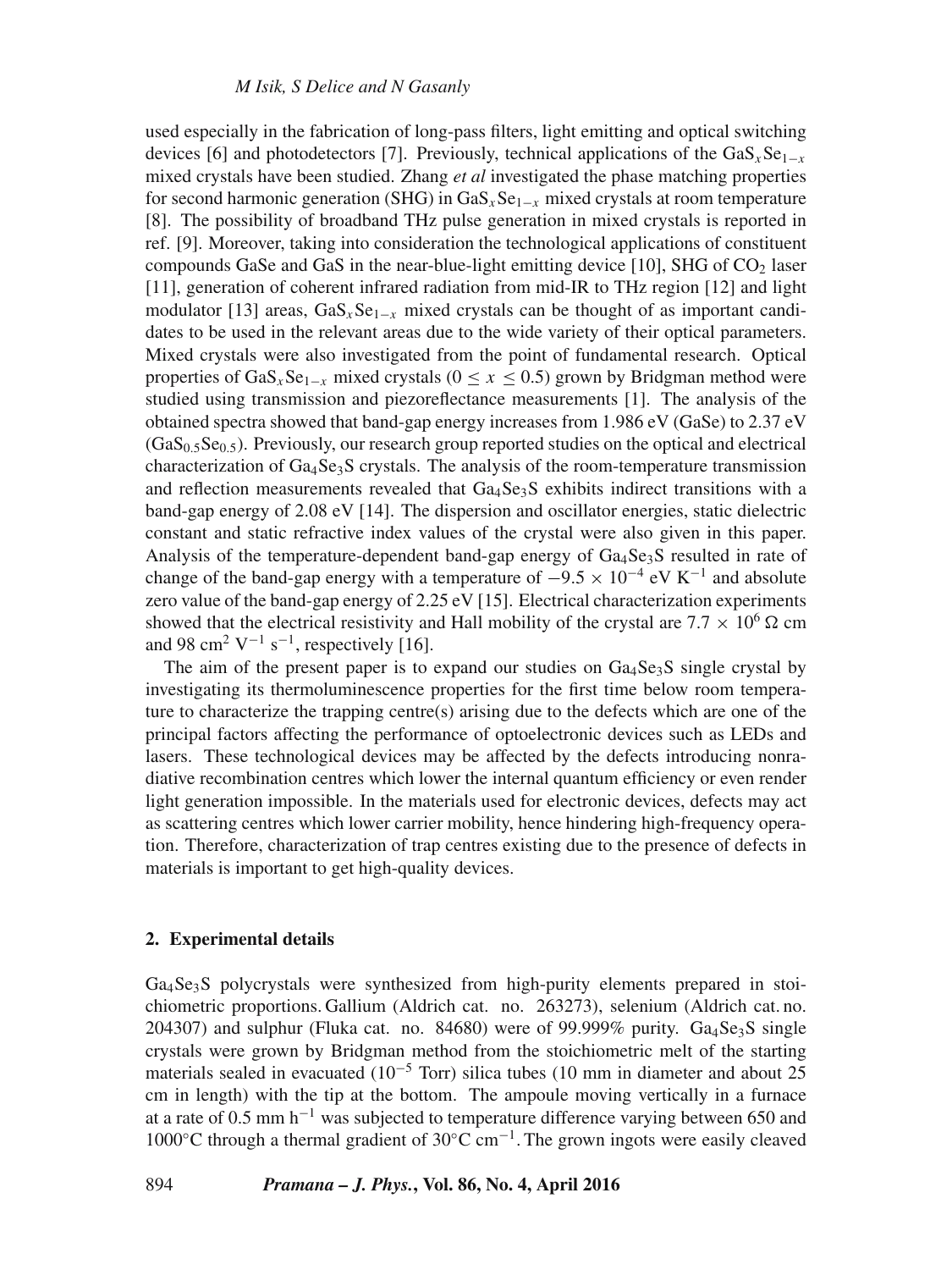along the planes, which are perpendicular to the *c*-axis of the crystal. The freshly cleaved surfaces have good optical quality such that they seem mirror-like and there are no cracks or fractures on the surface. Therefore, there is no need of further burnishing and/or cleaning treatments. The obtained ingot of  $Ga_4Se_3S$  appeared red whereas GaSe and GaS crystals are dark red and yellow, respectively. Chemical composition of the crystals was obtained from energy-dispersive spectroscopy (EDS) measurements performed by JSM-6400 scanning electron microscope.

Thermoluminescence (TL) measurements were carried out using home-made experimental set-up which was built around a closed cycle helium gas cryostat (Advanced Research Systems, Model CSW-202). Lakeshore Model 331 temperature controller was used to adjust the sample temperature in the 15–300 K range. A photomultiplier tube (Hamamatsu R928; spectral response: 185–900 nm) working in photon counting regime, a blue light source (∼470 nm) and relevant optics to focus the light onto sample were connected to the optical access port of the cryostat (quartz window) by a measurement chamber. The sample was placed in the equipped cryostat and the environment was cooled to 15 K. At this temperature, the sample was illuminated for 600 s to fill the traps completely. The temperature was then increased with a constant heating rate after an expectation time (600 s) was elapsed in the dark. The emitted luminescence was directed to the photomultiplier tube. Hamamatsu Photon Counting Unit C3866 was used to convert pulses from photomultiplier tube into transistor–transistor logic (TTL) pulses, which were counted by the counter of the data acquisition module (National Instruments, NI-USB 6211). A software written in LabView<sup>TM</sup> graphical development environment was used to control the whole measurement system/devices.

## **3. Results and discussion**

Figure 1 shows the EDS spectrum of the  $Ga_4Se_3S$  crystal in the 0–10 keV energy range. Analysis of the EDS measurements revealed the atomic composition ratio of the constituent elements (Ga : Se : S) to be  $50.6$  :  $37.2$  : 12.2, respectively. The atomic weight ratios of the constituent elements in the mixed crystal show slight changes from that of initial ratios  $(50.0 : 37.5 : 12.5)$  in the growth process. In the grown crystal, some deficiency occurs in the compositions of sulphur and selenium.

Figure 2 shows the TL glow curve of  $Ga_4Se_3S$  crystal for a heating rate of 0.4 K/s. In the figure, temperature range in which the TL peak was observed is presented although measurements were carried out in the 15–300 K temperature range. TL spectra exhibit only one peak with a peak maximum temperature  $(T<sub>m</sub>)$  of nearly 74 K. Several methods (curve fitting, initial rise and various heating rate methods) were used to determine trapping centre parameters associated with this peak.

TL intensity  $(I_{TL})$  is related to heating rate  $(\beta)$ , activation energy  $(E_t)$  and temperature  $(T)$  by the expressions [17]

$$
I_{\text{TL}} = n_0 v \exp\left\{-\frac{E_t}{kT} - \int_{T_0}^T \frac{v}{\beta} \exp\left(\frac{-E_t}{kT}\right) dT\right\}, \quad \text{for first-order kinetics} \quad (1)
$$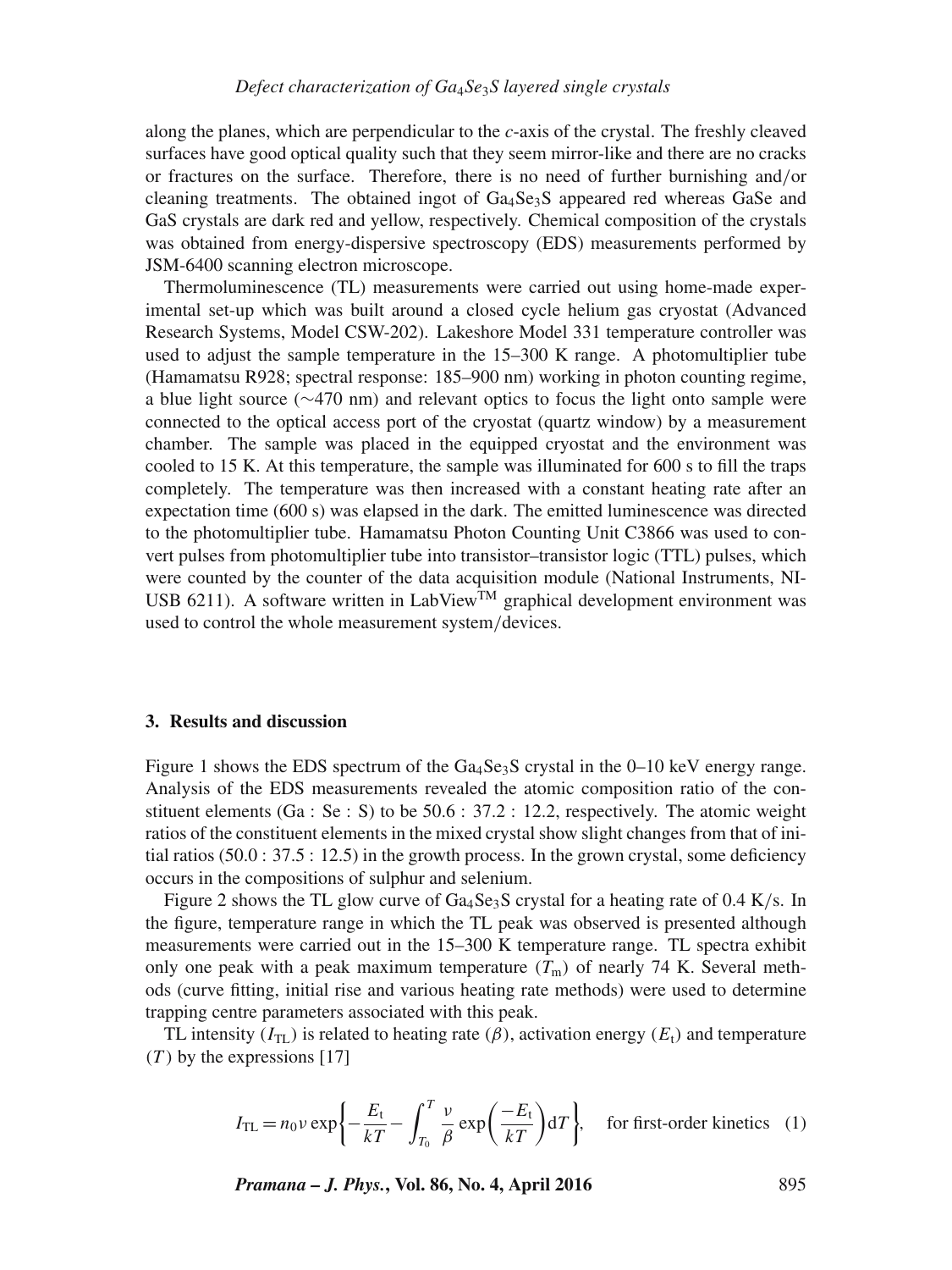

Figure 1. Energy-dispersive spectrum of Ga<sub>4</sub>Se<sub>3</sub>S crystal.

$$
I_{\text{TL}} = n_0 v \exp\left(-\frac{E_t}{kT}\right) \left[1 + (b - 1)\frac{v}{\beta}\right]
$$
  
 
$$
\times \int_{T_0}^T \exp\left(-E_t/kT\right) dT\right]^{b/(b-1)}, \text{ for non first-order kinetics,}
$$
 (2)

where  $n_0$  is the initial concentration of trapped charge carriers,  $\nu$  is the attempt-toescape frequency,  $T_0$  is the initial temperature of the heating process and  $b$  is the order of kinetics.  $b$  is equal to 2 for second-order of kinetics and is between 1 and 2 for



Figure 2. Experimental TL glow curve (open circles) of Ga<sub>4</sub>Se<sub>3</sub>S crystal with a heating rate of 0.4 K/s. Solid curve shows the fit to the experimental data. Inset: TL intensity vs.  $1000/T$ . The circles represent the experimental data and the line represents the theoretical fit using the initial rise method.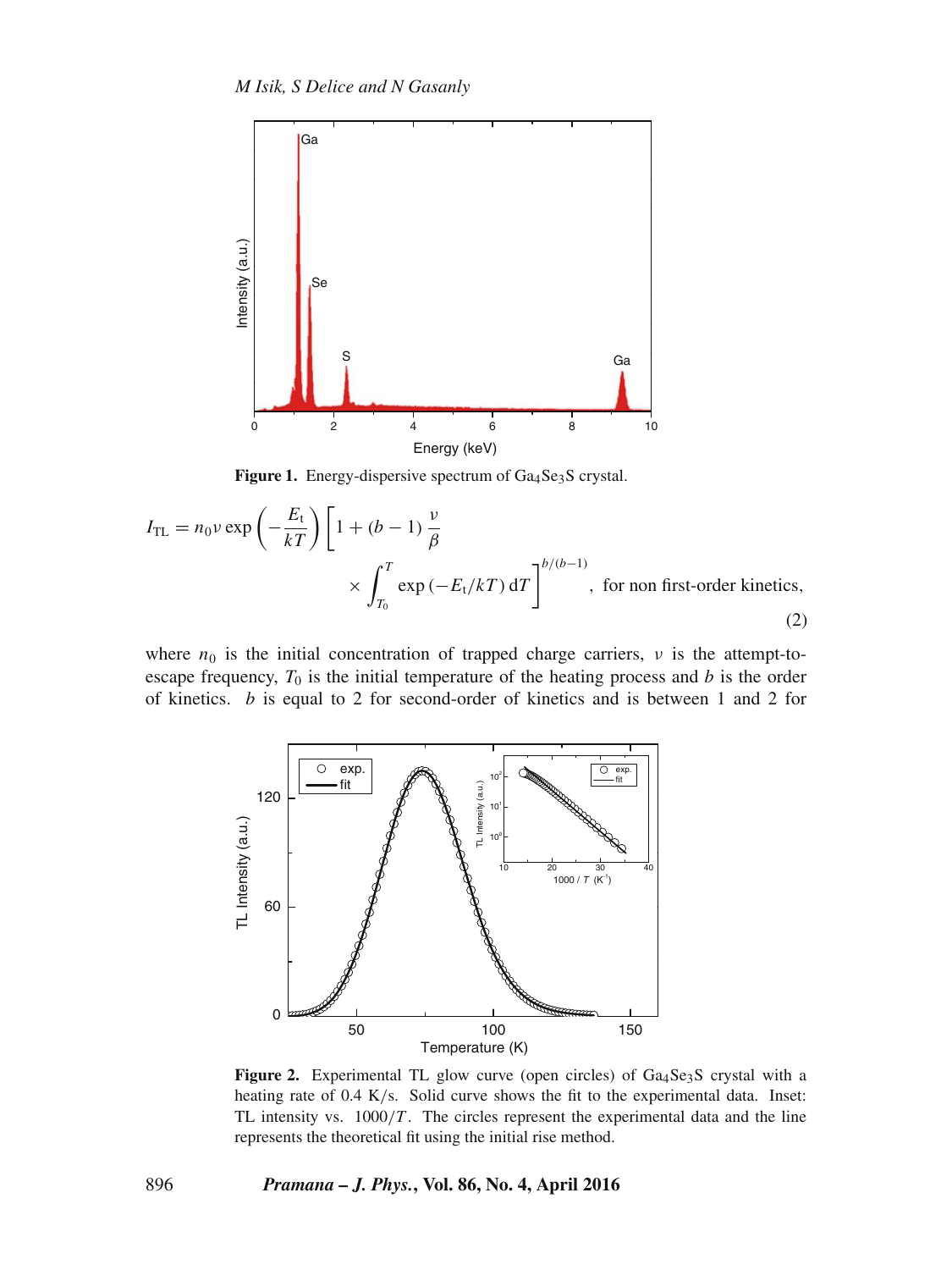mixed order of kinetics. Curve fitting method is based on the fitting of the experimental TL curve using OriginPro 8 software according to eqs (1) and (2) depending on the dominant mechanism in the TL process. Analysis done using both equations gave successful results for mixed order of kinetics with parameter  $b = 1.2$ . Solid line in figure 2 shows the fit to the experimental data giving activation energy of the trap centre as 27 meV.

At this point, it may be informative to compare the present result of thermoluminescence concerning the activation energy of defect level with that of thermally stimulated current measurements on  $Ga_4Se_3S$  crystals. Analysis of the thermally stimulated current measurements  $(10-100 \text{ K})$  on the crystal revealed the existence of one trapping centre at 23 meV [18]. Taking into account the possible errors, these energies can be associated with the same trapping centre which may exist due to the defects created during the crystal growth process.

Initial rise method is one of the main analysis methods to determine the activation energy of a trap level [17]. The usability of this method for the trapping processes related to the first and second order of kinetics gives an effective position among other methods used for the analysis of TL glow curves. Integrals in eqs (1) and (2) are very small when the charge carriers begin excitation from the trap level. This part corresponds to the region of the peak up to ∼10% of its maximum intensity. TL intensity in this region is proportional to exp( $-E_t/kT$ ). Therefore, the plot of ln( $I_{TL}$ ) vs. 1/T gives a straight line with a slope of  $(-E_t/k)$ . Inset of figure 2 shows the relevant plot (open circles) and its linear fit (solid line). The activation energy was found to be 26 meV from the slope. The agreement between the results of the initial rise and curve fitting methods is an indication of the accuracy of the activation energy.

Heating rate dependence of the observed TL peak was investigated for rates between 0.4 and 1.2 K/s (see figure 3). Generally, the variation of heating rate influences the



**Figure 3.** Experimental TL curves of Ga<sub>4</sub>Se<sub>3</sub>S crystal with various heating rates. Inset: The plot of  $\ln(\beta)$  vs.  $1000/T_m$ . Circles and solid line represent the experimental data and the linear fit, respectively.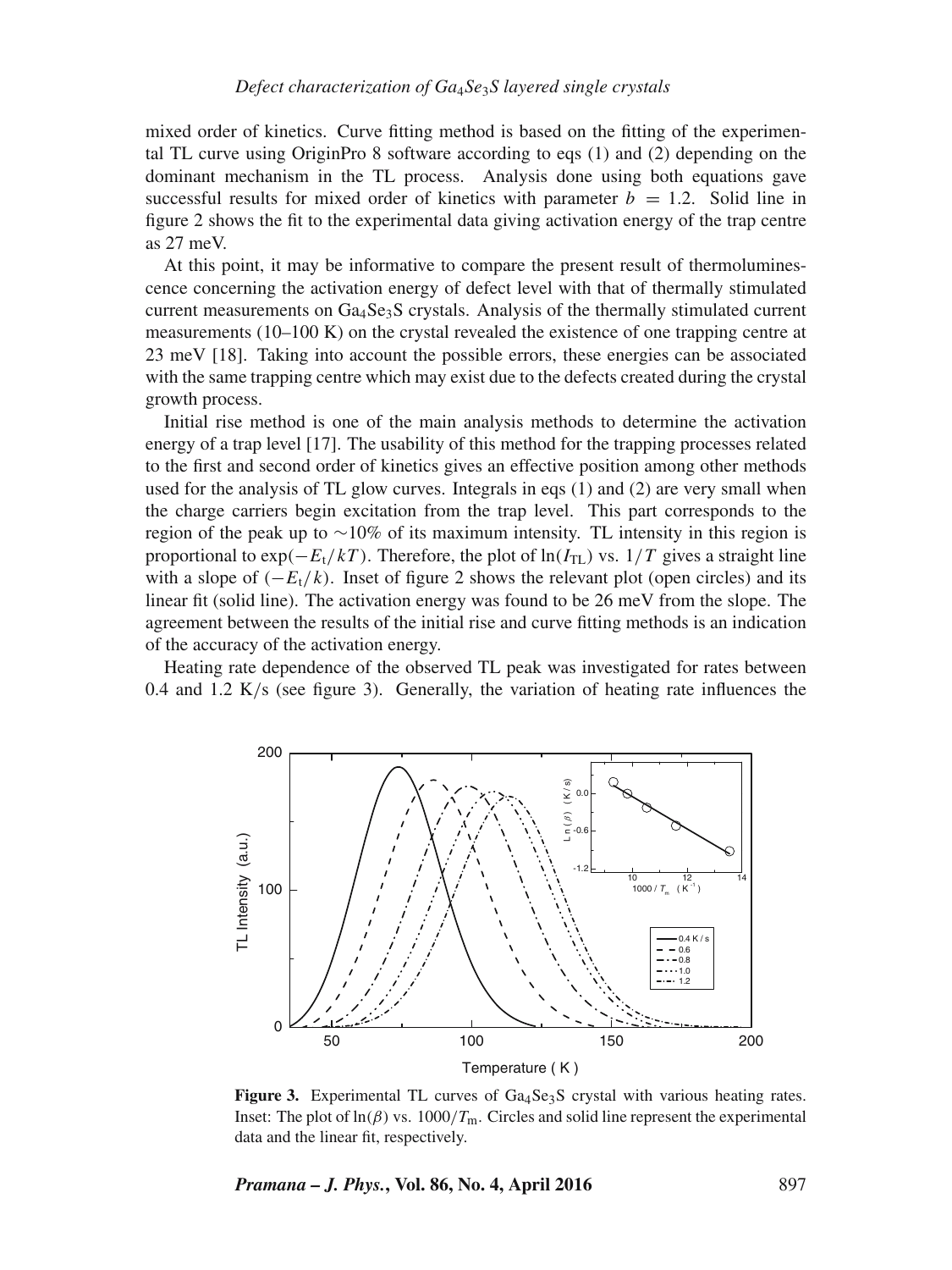#### *M Isik, S Delice and N Gasanly*

shape and the peak maximum temperature of the TL curve. If the trap concentration which is proportional to excitation time in TL experiment is not changed,  $T<sub>m</sub>$  shifts to higher values, peak maximum intensity decreases and peak broadens. As can be seen from figure 4 presenting the variation of  $T<sub>m</sub>$ , full-width half-maximum (FWHM) and intensity with heating rate, theoretical evidences are satisfied in our experimental data. Heating rate dependent  $T_m$  values also give an opportunity to evaluate the activation energy by taking into consideration the relation [17]

$$
\beta = \left(\frac{vk}{E_t}\right) T_m^2 \exp(-E_t/kT_m). \tag{3}
$$

In this equation, exponential term is the dominant  $T_{\text{m}}$ -dependent factor rather than the  $T_{\text{m}}^2$ term. Therefore, the plot of ln( $\beta$ ) vs.  $1/T_m$  results in a line with a slope of  $-E_t/k$ . In the TL experiments, one of the important points is the existence of the temperature lag effect which arises due to the temperature gradient between temperatures of the sample and the heater element that controls the temperature of the environment in which the sample is placed. This effect causes higher deflections especially for higher heating rates. Kitis and Tuyn reported a method to minimize this deflection [19]. In this method, experimental  $T<sub>m</sub>$ values are corrected by using the expression

$$
T_{\rm mj} = T_{\rm mi} - c \ln \left( \frac{\beta_{\rm i}}{\beta_{\rm j}} \right),\tag{4}
$$

where  $c$  is a constant calculated using the two lower heating rates in the TL experiments. Temperature lag effect is thought to be negligible for lower heating rates. The constant  $c$ was found to be 31.1 using  $T<sub>m</sub>$  values of 0.4 and 0.6 K/s heating rate data. The abovementioned plot to find the activation energy was drawn with the new  $T<sub>m</sub>$  values under the light of eq. (4) as shown in inset of figure 3 and  $E_t$  was found to be 23 meV from the above-mentioned slope.

Trap distribution study was also accomplished using an experimental technique based on thermally cleaning the centres giving emission at lower temperatures and obtaining TL



**Figure 4.** Dependence of peak maximum temperature, FWHM and TL intensity on heating rate.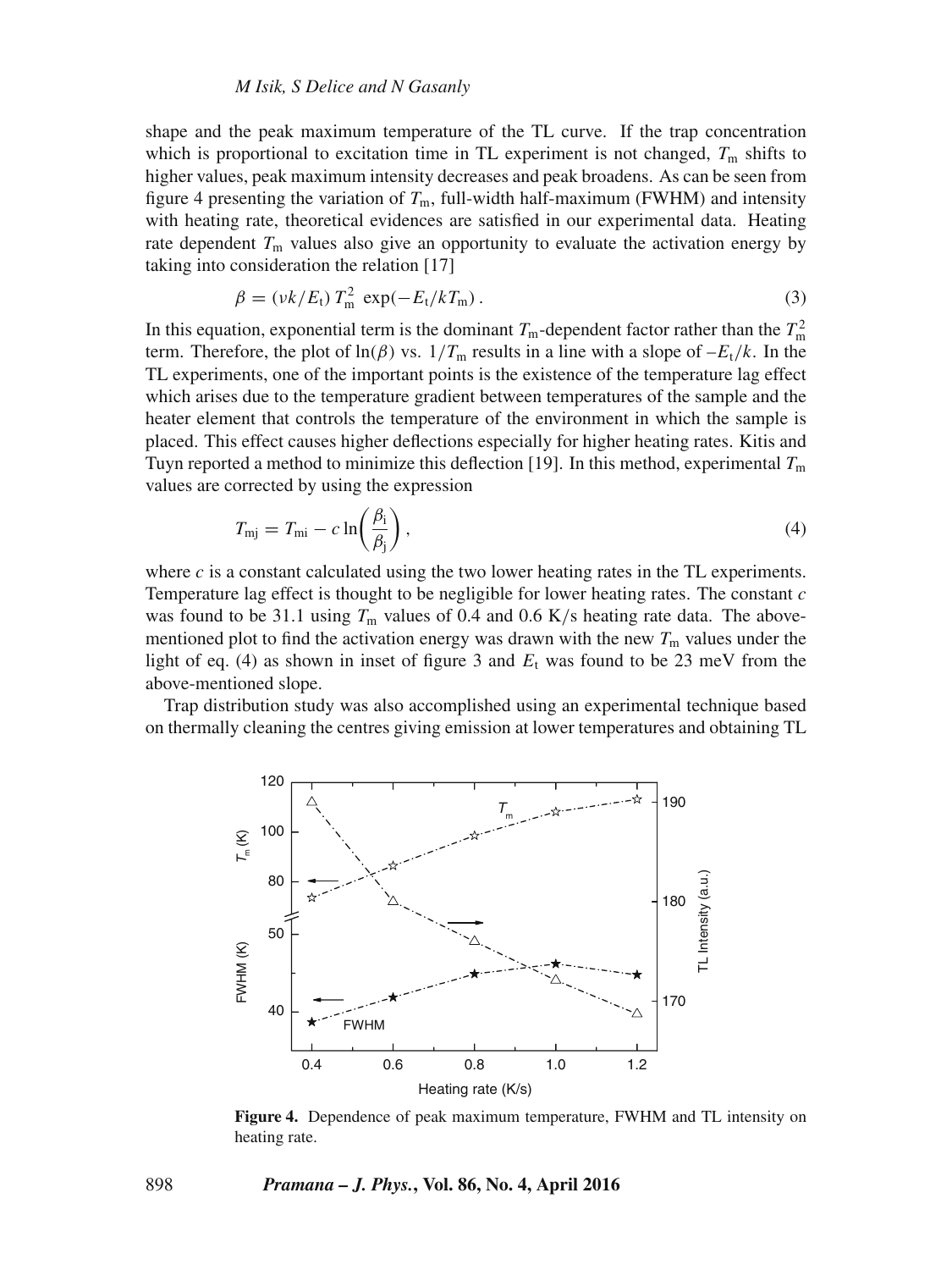

**Figure 5.** The glow curves of Ga<sub>4</sub>Se<sub>3</sub>S crystals at different  $T_{stop}$  temperatures at a heating rate of  $\beta = 0.4$  K/s. Inset 1: The dependence of activation energies on  $T_{stop}$ values. Inset 2:  $ln(S_0)$  vs. activation energy.

peak associated with the remaining centres in the distribution [20,21]. In this technique  $(T_m(E_t) - T_{stop})$ , sample was illuminated at low temperature  $(T_0 = 15 \text{ K})$  and heated at a constant rate ( $\beta = 0.4$  K/s) up to a stopping temperature ( $T_{stop}$ ). At this time, trapping centres giving emission below  $T_{stop}$  temperature were fully or partially emptied. Then the sample was cooled to  $T_0$  and TL experiments were carried out in the temperature range of 15–300 K without additional illumination. The obtained curve is associated only with the remaining deeper centres. Figure 5 presents the TL curves obtained for the values of  $T_{\text{stop}}$  between 15 and 36 K. The activation energies of the centres corresponding to these curves were calculated using the curve fitting method. Activation energies increase from 27 to 40 meV as  $T_{\rm stop}$  is increased from 15 to 36 K (see inset 1 of figure 5). The TL curves obtained in figure 5 can also be analysed to get information about the energy parameter  $(\alpha)$  characterizing the trap distribution. The details of the analysis of the trap distribution is given in ref. [18]. Inset 2 of figure 5 shows  $\ln(S_0)$  plotted as a function of energy  $E_t$ , where  $S_0$  is the area under the TL glow curve. The linearly fitted plot gives a slope  $\alpha =$ 0.151 meV<sup>-1</sup>corresponding to 15 meV/decade, an order of magnitude variation in the trap density for every 15 meV.

## **4. Conclusion**

Ga4Se3S undoped crystals were studied by thermoluminescence technique to reveal the trapping centre(s). One peak centred nearly at 74 K was observed in the TL spectra. Thermal activation energy of the trap centre associated with this peak was found to be 27 meV. Heating rate dependency of the TL intensity of the observed peak was assigned to the thermal quenching effect. Moreover, distribution of the traps was accomplished by varying  $T_{\text{stop}}$  between 15 and 36 K. The corresponding activation energies of the revealed centres in the distribution were found to be increasing from 27 to 40 meV.